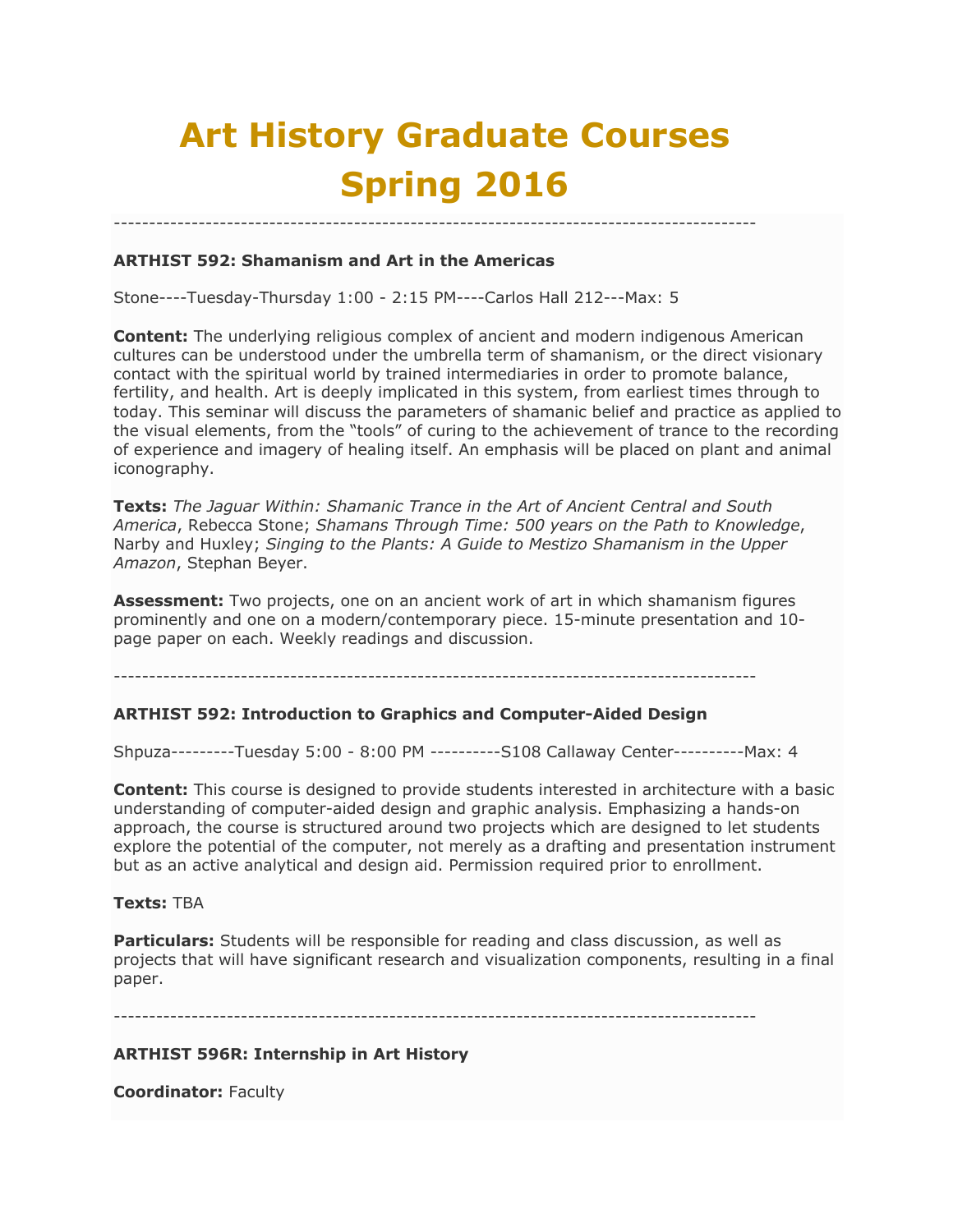May be repeated with permission from the director of internships. Interns must be nominated by the department for internships at the Michael C. Carlos Museum, the High Museum of Art, and elsewhere. Variable credit.

-------------------------------------------------------------------------------------------

# **ARTHIST 597R: Directed Study**

Faculty; variable credit.

-------------------------------------------------------------------------------------------

# **ARTHIST 599R: Thesis Research (Permission only)**

-------------------------------------------------------------------------------------------

## **ARTHIST 729: The Sanctuary of the Great Gods on Samothrace**

Wescoat----Thursday 9:00 AM - 12:00 PM----Carlos Hall Conference Room----Max: 10

**Content:** In this seminar we will use the Sanctuary of the Great Gods as a backdrop for investigating how artistic and architectural innovations—engendered by political, social, and religious changes that followed the death of Alexander the Great—were deployed in the service of sacred experience in the Hellenistic period. The fame of the windswept, mile-high island of Samothrace in the northeastern Aegean emanated from its mystery cult of the Great Gods, whose rites of initiation promised protection at sea and the opportunity to "become a better and more pious person in all ways" (Diodorus). Although the rites were kept secret, we can gain a purchase on their transformative power through the comments of ancient authors, the lists of initiates who left their names in the sanctuary, the innovative architecture that sheltered the rituals, the splendid dedications offered to the Gods, and the humble but crucial detritus of cult—pottery and animal bones—that built up over centuries of use spanning from the  $7<sup>th</sup>$  century BC to the 4<sup>th</sup> century AD. The Sanctuary of the Great Gods thus provides a key point of access into the religious, political, and cultural forces that reshaped the artistic terrain of the Hellenistic world. The seminar will be conducted in conjunction with a parallel seminar at the Université de Bordeaux Montaigne, as part of our joint Partnership University Fund initiative, "Samothrace and Thasos: Architectural Networks of the northern Aegean. Video-conferenced joint sessions are planned.

## **Recommended Texts:** TBA

## **Assessment:** TBA

-------------------------------------------------------------------------------------------

## **ARTHIST 735: Textiles of the Americas & Museology**

Stone----Wednesday 9:00 AM - 12:00 PM----Tate Room----Max: 10

**Content:** Fiber arts were and remain central to the artistic output of the indigenous American peoples. From the earliest known Andean fragment of a twined basket dated to 8800 BCE to a tall Apache container from 1880, plant fiber objects are key. A small exhibition opening in Fall 2016 at the Carlos Museum, "Coiling Culture: Basketry Arts of Native North America" will serve as one focus of this seminar. Another emphasis will be on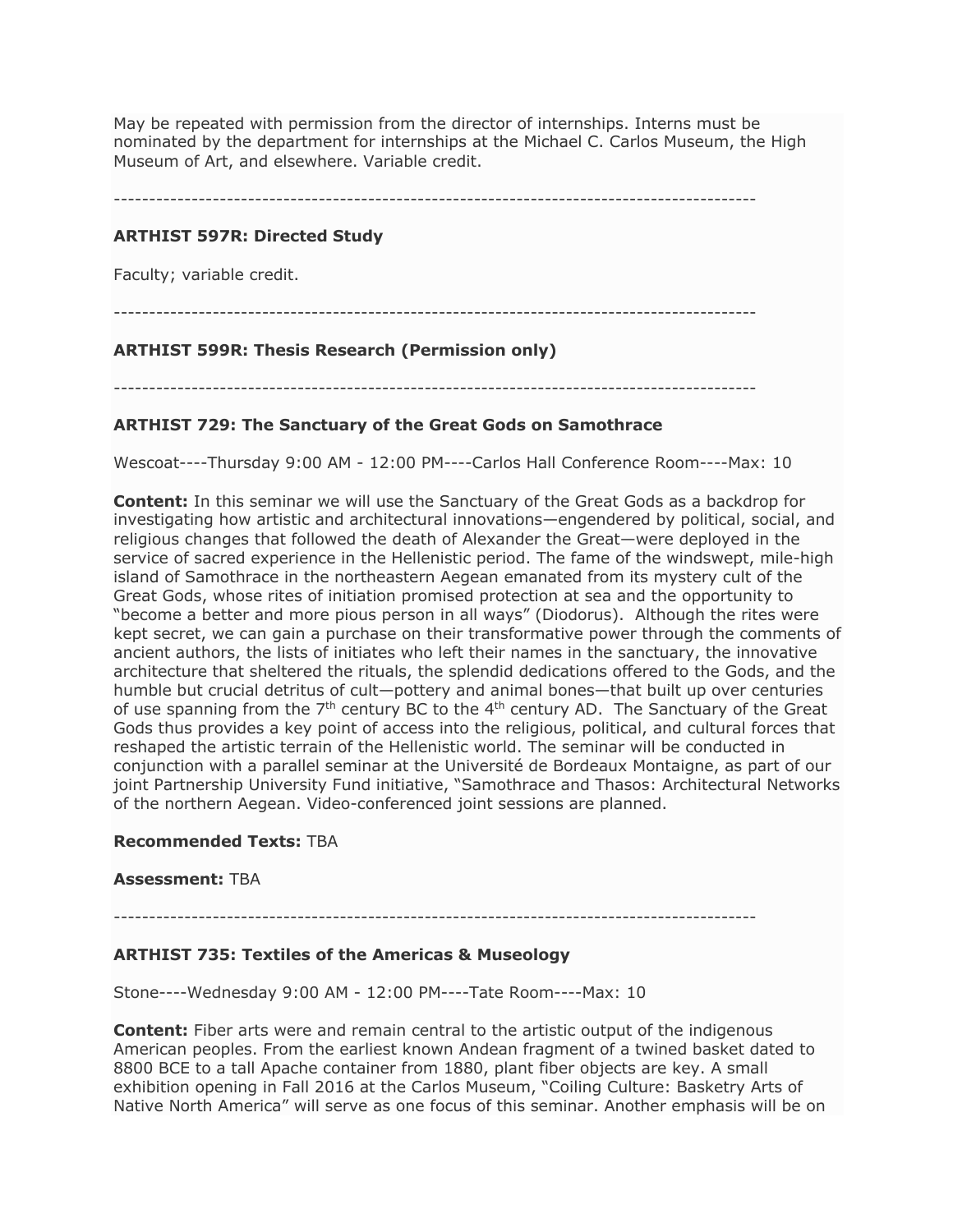preparations for a large, comprehensive show "Threads of Time: Tradition and Change in Indigenous American Textiles" going on view in the fall of 2017. Related class projects include textiles from the ancient and modern Andes, as well as modern Panama and Guatemala. An overview of textile traditions will be featured, with emphasis on the world's longest textile record from Peru.

**Texts:** *The Language of Native American Baskets: from the Weavers' Point of View*, Bruce Bernstein; Art of the Andes, Rebecca Stone; various articles and book chapters.

**Assessment:** Two projects, one on a basket-making culture of North America seen in the Coiling show and one on a textile-producing culture represented in the Threads show. Paper and presentation for each. Weekly readings.

-------------------------------------------------------------------------------------------

## **ARTHIST 759R: Drawing and Exchange in Late Medieval and Early Modern Europe**

McPhee and Campbell----Tuesday 1:00 - 4:00 PM----Carlos Hall Conference Room----Max: 10

**Content:** This seminar will examine drawing as a foundational practice, form of production, and medium of exchange in European art from the fourteenth through the seventeenth century. It will take shape around a series of themes, including: early drawing books and their functions; drawing as mimetic and educative activity; drawing as material and metaphorical substratum; drawing, invention and collaboration in the engraver's workshop; drawing and the etched line; drawings as gifts; the forms and functions of architectural drawing; drawing the antique; drawing "from life" and the knowledge cultures of Early Modern Europe; caricature; drawing collections in Early Modern Rome.

**Texts:** TBA

## **Assessment:** TBA

-------------------------------------------------------------------------------------------

## **ARTHIST 789R: Mapping and Art History**

Gagliardi----Tuesday 9:00 - 12:00 PM----Carlos Hall Conference Room----Max: 10

**Content:** Digital mapping promises to transform the discipline of art history. In this course, we will consider maps as visual images, research tools, and scholarly products. We will also assess the mechanics of map-making and develop methods for evaluating maps as images, methods, or products. Due to the freshness of this approach in art history, perspectives of scholars who have recently developed digital mapping projects will enhance our awareness and understanding of digital mapping's possibilities and limitations. We will meet with scholars engaged in digital mapping projects to discuss why they decided to embrace the method for their work, what they hope it will yield them, and what challenges they have faced in developing their projects.

## **Required Texts:**

(1) Bachelard, Gaston, M. 1994. *The Poetics of Space*. Boston: Beacon Press; ISBN-13: 978-0807064733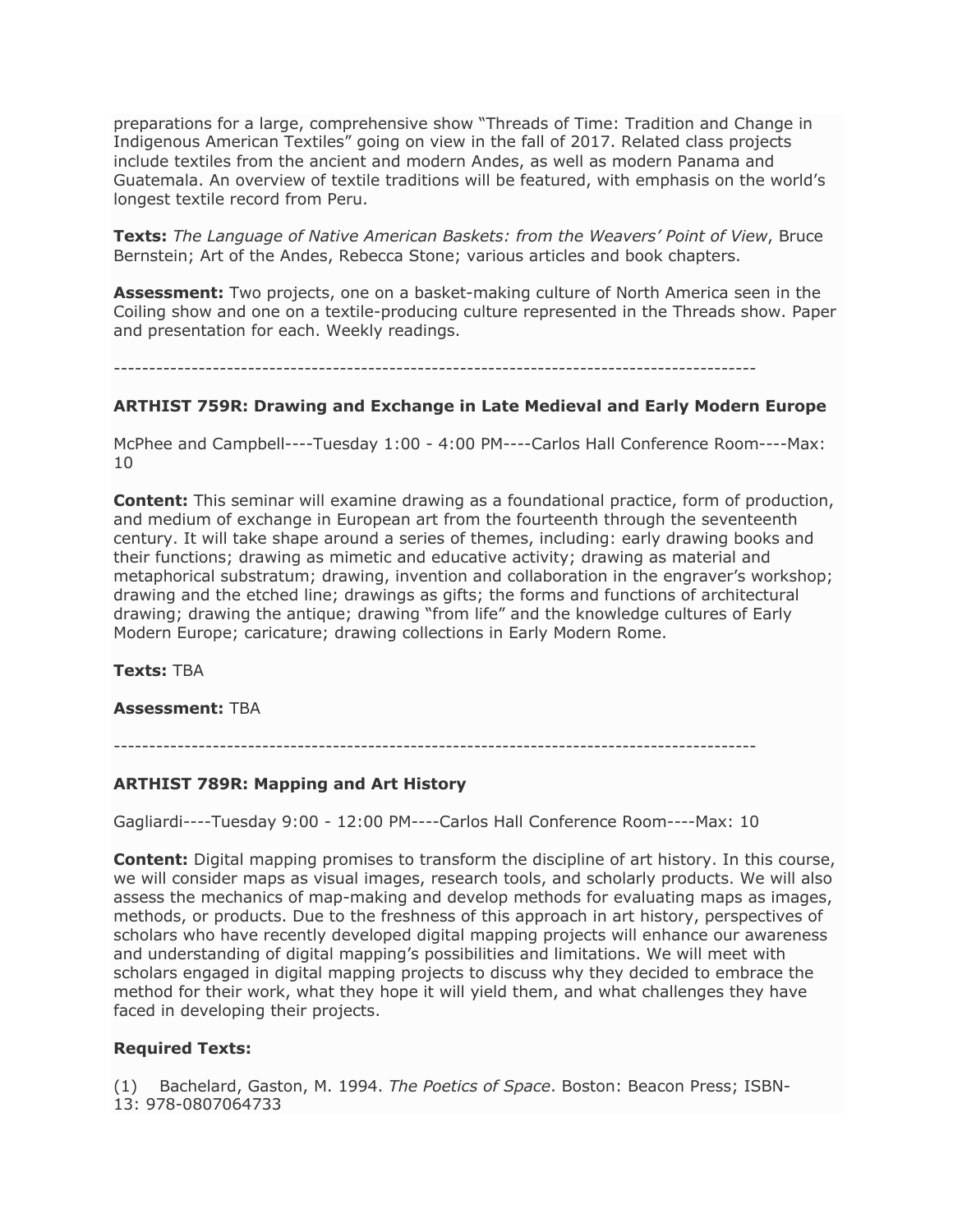(2) Gold, Matthew K., ed. 2012. *Debates in the Digital Humanities*. Minneapolis: University of Minnesota Press; ISBN-13: 978-0816677955 (3) Kaufmann, Thomas DaCosta. 2004. *Toward a Geography of Art*. Chicago: University of Chicago Press; ISBN-13: 978-0226133126 (4) Knowles, Anne Kelly, ed. 2008. *Placing History: How Maps, Spatial History, and GIS are Changing Historical Scholarship*. Redlands: Esri Press; ISBN-13: 978-1589480131 (5) Kubler, George. 2008[1962]. *The Shape of Time: Remarks on the History of Things*. New Haven: Yale University Press; ISBN-13: 978-0300100617 (6) Tuan, Yi-Fu. 2001[1977]. *Space and Place: The Perspective of Experience*. Minneapolis: University of Minnesota Press; ISBN-13: 978-0816638772 (7) Additional readings will be available through the Emory Library

**Requirements:** TBA

**Assessment:** TBA

-------------------------------------------------------------------------------------------

# **ARTHIST 791: Teaching Art History**

Merrill----Wednesday 1:00 - 2:50 PM----Carlos Hall Conference Room----MAX: 10

**Content:** ARTHIST 790/791 is designed to meet the Graduate School (TATTO) requirement for a teacher training course for students in art history. It is required of those graduate students serving as TAs in ARTHIST 101/102, and is offered in concert with their teaching experience in those courses.

**Texts:** Stokstad and Cothren, Art History, 5th ed.

**Assessment:** TBA

-------------------------------------------------------------------------------------------

# **ARTHIST 796R: Internship**

Coordinator: Faculty

May be repeated with permission from the director of internships. Interns must be nominated by the department for internships at the Michael C. Carlos Museum, the High Museum of Art, and elsewhere. Variable credit.

-------------------------------------------------------------------------------------------

# **ARTHIST 797R: Directed Study**

Coordinator: Faculty Variable credit (1-9)

-------------------------------------------------------------------------------------------

## **ARTHIST 798R: Exam Preparation**

Coordinator: Faculty Variable credit (1-9)